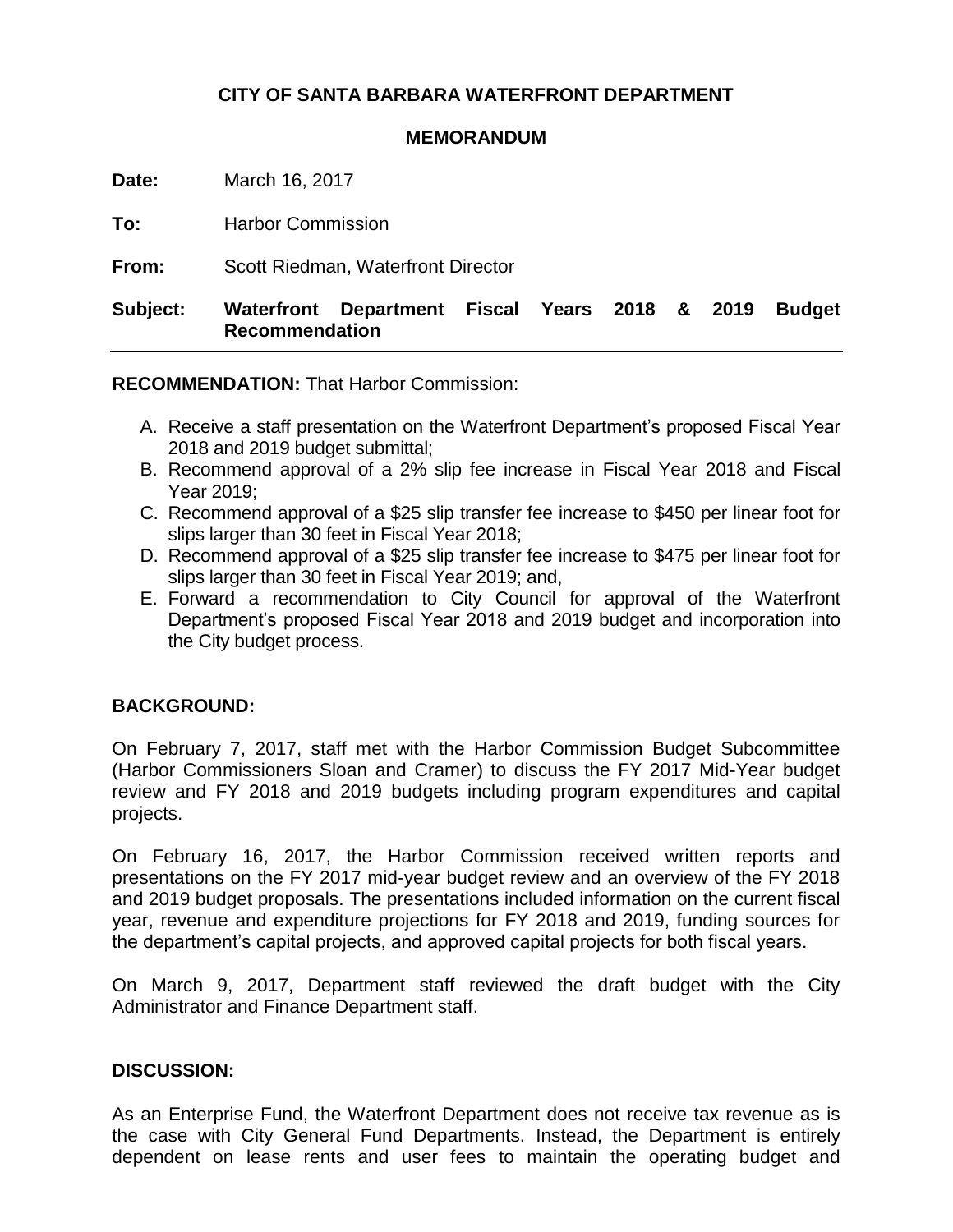emergency and capital development reserves at required levels. The Department also funds all of its Capital Improvement Projects.

For the most part, FY 2018 and 2019 budgets will remain status quo with relatively small adjustments in the overall projected revenues and expenditures of FY 2017. Overall, expenditures are expected to increase by 2% in FY 2018 and again in FY 2019. Revenues are projected to remain steady (-\$50,923) in FY 2018 and climb by 1.9% for FY 2019.

## **Revenue Assumptions for FY 2018**

Proposed revenues for FY 2018 appear in Table 1, below. Overall, staff is expecting a slight decrease (-\$50,923) in revenues over FY 2017 projected revenues.

Property Management: Harbor and Stearns Wharf Commercial revenues have been consistent over the past few years and it is anticipated that the trend will continue into FY 2018. The completion of many private projects in and around lower State Street as well as the completion of the Cabrillo Bridge project in late-spring will likely provide increased pedestrian and vehicle traffic to both Stearns Wharf and the Harbor. Revenues from Cruise Ships will decrease by approximately \$260,000 to a new FY 2018 projection of \$250,000 as we anticipate fewer and smaller cruise ships carrying significantly less passengers for the fall and spring cruise season.

Financial Management: The Finance Department has provided the Department with a projected 6% increase in interest earnings for FY 2018 over FY 2017 projections.

Parking Services: Parking revenues continue to meet budget expectations and we expect FY 2018 revenue to be 1% higher than FY 2017 projected revenue. Strong sales of the Annual Parking Permits continue to be a primary driver regarding Parking revenues; however, renovation of the Cabrillo Pavilion is likely to negatively impact Cabrillo East and Cabrillo West parking lots in the latter half of FY 2018 and well into FY 2019.

Marina Management: Marina Management continues to post steady revenues and we expect FY 2018 revenue to be nearly identical, albeit a slight increase of 1%, compared to FY 2017 revenue. Slip Fees are proposed to increase by 2% and the Department has increased the revenue projection for Slip Transfer Fees due to strong FY 2017 year-todate transfer activity.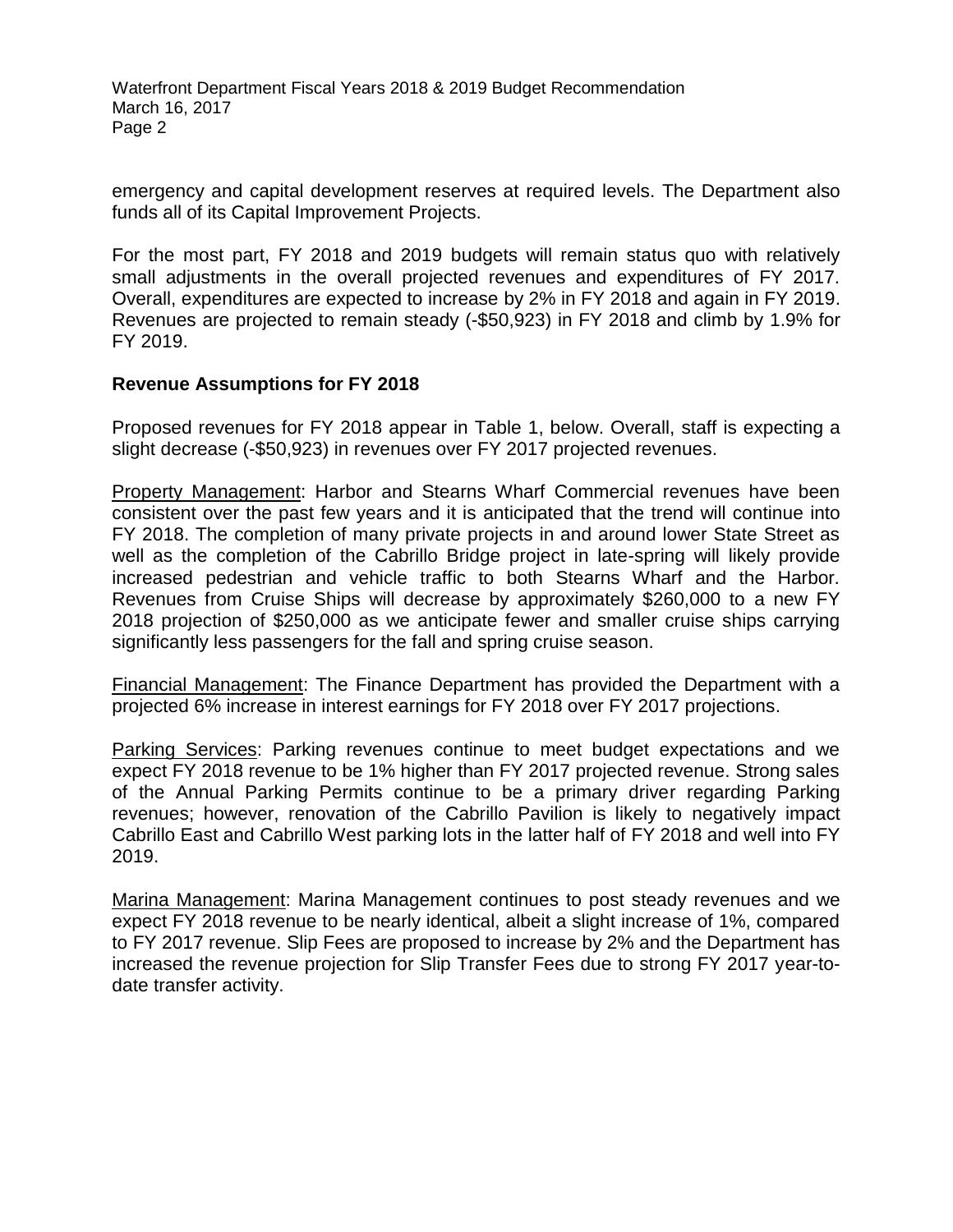| <b>Table 1: Waterfront Department Programs</b>     |               |                   |                 |          |  |
|----------------------------------------------------|---------------|-------------------|-----------------|----------|--|
| FY 17 Revenue Projection vs. FY 18 Proposed Budget |               |                   |                 |          |  |
|                                                    |               |                   |                 |          |  |
|                                                    | FY 2017       | FY 2017           | FY 2018         | % Change |  |
| Program                                            | <b>Budget</b> | <b>Projection</b> | <b>Proposed</b> | FY 17/18 |  |
| <b>Property Management</b>                         | \$5,718,500   | \$5,864,343       | \$5,729,462     | $-2%$    |  |
| <b>Financial Management (1)</b>                    | \$100,800     | \$112,400         | \$119,600       | 6%       |  |
| <b>Parking Services</b>                            | \$2,886,500   | \$2,942,085       | \$2,979,677     | 1%       |  |
| <b>Marina Management</b>                           | \$5,847,205   | \$5,999,611       | \$6,038,777     | 1%       |  |
| Totals                                             | \$14,553,005  | \$14,918,439      | \$14,867,516    | 0%       |  |
| Interest Income                                    |               |                   |                 |          |  |

## **Proposed Changes in Fees for FY 2018**

The Department is considering the following fee adjustments for FY 2018 which were reviewed by the Harbor Commission Budget Committee on February 7, 2017, and were reviewed by the full Harbor Commission on February 16, 2017. These slip fee adjustments would be the same as slip fee adjustments that were made in FYs 2013, 2014, 2015, 2016 and 2017:

- Slip transfer fee increase of \$25 per foot (except 20', 25', 28', and 30' and designated Commercial Fishing berths) in FY 2018. The slip transfer fee currently stands at \$425 per foot and would move to \$450 per foot; and,
- Slip fee increase of 2% in FY 2018 (projected revenue increase of \$87,492).

As with previous years, a survey of 18 marinas is underway and will help determine how City of Santa Barbara slip rental rates and various other fees compare with other publicly-operated harbors. Santa Barbara marina fees are generally lower than other harbors surveyed, particularly harbors south of Point Conception.

#### **Revenue Assumptions for FY 2019**

Proposed revenues for FY 2019 appear in Table 2, below. Overall, staff is expecting a 1.9% increase in revenues over the FY 2018 budgeted amounts.

Property Management: Property Management revenues look to remain steady in FY 2019 and are expected to increase by 1.9%.

Financial Management: It is anticipated that the Department will see a slight increase in interest income of about 2.5% for FY 2019.

Parking Services: The Department expects a slight 2% increase in revenues due to the continued popularity of the Waterfront and Harbor and anticipated heavy usage of our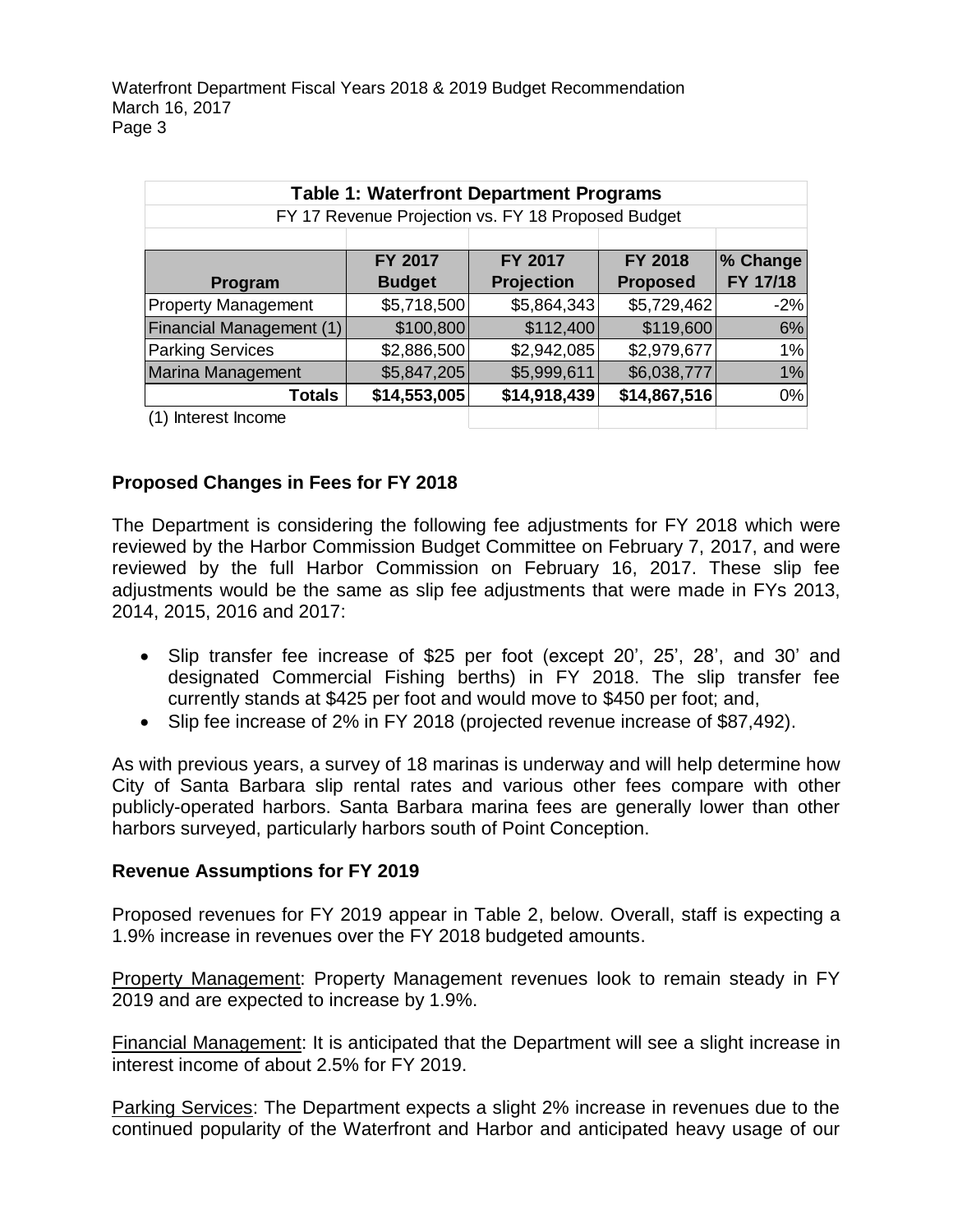Chase Palm and Garden Street Parking Lots as the Funk Zone continues to be a popular destination.

Marina Management: Similar to the other revenue programs, Marina Management is expected to continue to post steady revenues and we are expecting a modest 1.8% increase for FY 2019.

| <b>Table 2: Waterfront Department Programs</b>  |                 |                 |          |  |  |  |
|-------------------------------------------------|-----------------|-----------------|----------|--|--|--|
| FY 18 Proposed Budget vs. FY 19 Proposed Budget |                 |                 |          |  |  |  |
|                                                 |                 |                 |          |  |  |  |
|                                                 | FY 2018         | FY 2019         | % Change |  |  |  |
| Program                                         | <b>Proposed</b> | <b>Proposed</b> | FY 18/19 |  |  |  |
| <b>Property Management</b>                      | \$5,729,462     | \$5,837,934     | 1.9%     |  |  |  |
| Financial Management (1)                        | \$119,600       | \$122,600       | 2.5%     |  |  |  |
| <b>Parking Services</b>                         | \$2,979,677     | \$3,039,178     | 2.0%     |  |  |  |
| <b>Marina Management</b>                        | \$6,038,777     | \$6,149,491     | 1.8%     |  |  |  |
| <b>Totals</b>                                   | \$14,867,516    | \$15,149,203    | 1.9%     |  |  |  |
| Interest Income                                 |                 |                 |          |  |  |  |

## **Proposed Changes in Fees for FY 2019**

The Department is considering the following fee adjustments for FY 2019 which were reviewed by the Harbor Commission Budget Committee on February 7, 2017, and were reviewed by the full Harbor Commission on February 16, 2017. These slip fee adjustments would be the same as slip fee adjustments that were made in FYs 2014, 2015, 2016, 2017, and 2018:

- Slip transfer fee increase of \$25 per foot \$25 per foot (except 20', 25', 28, and 30 and designated Commercial Fishing berths) in FY 2019. The slip transfer fee currently stands would move from \$450 per foot to \$475 per foot; and,
- Slip fee increase of 2% in FY 2019 (projected revenue increase of \$89,242).

# **NARRATIVE ANALYSIS OF EXPENDITURES:**

## **Expenditure Assumptions for FY 2018 and 2019 Projections**

For the most part, FY 2018 and 2019 budgets will remain status quo with relatively small adjustments in expenditures from FY 2017. Overall, expenditures are expected to increase by 2% in FY 2018 and again in FY 2019.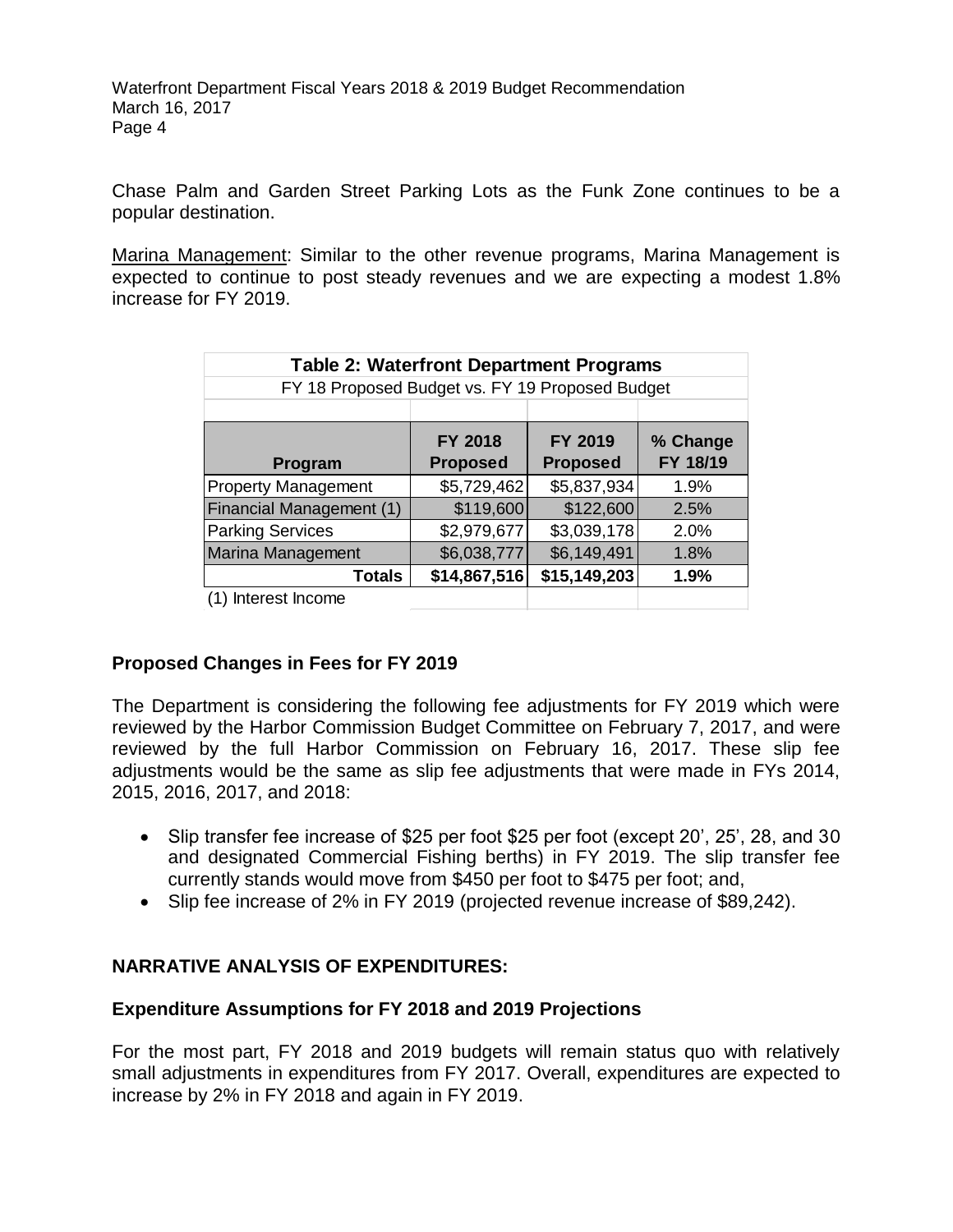| Table 3: Waterfront Department Requested Expenditures |                |                                        |                |                                                   |                |                                                   |                                                        |                                                          |
|-------------------------------------------------------|----------------|----------------------------------------|----------------|---------------------------------------------------|----------------|---------------------------------------------------|--------------------------------------------------------|----------------------------------------------------------|
|                                                       |                | Consolidated FY 17 vs. FY 18 and FY 19 |                |                                                   |                |                                                   |                                                        |                                                          |
| <b>Description</b>                                    |                | FY 17 Budget                           |                | <b>FY 18</b><br><b>Requested</b><br><b>Budget</b> |                | <b>FY 19</b><br><b>Requested</b><br><b>Budget</b> | $\%$<br><b>Change</b><br><b>FY 17</b><br><b>vs. 18</b> | $\frac{0}{0}$<br><b>Change</b><br><b>FY 18</b><br>vs. 19 |
| <b>Total Salaries</b>                                 |                | 4,554,082                              |                | 4,613,117                                         |                | 4,741,109                                         | $1\%$                                                  | 3%                                                       |
| <b>Total Benefits</b>                                 | \$             | 2,070,283                              | \$             | 2,081,699                                         | $\mathfrak{S}$ | 2,211,212                                         | 1%                                                     | 6%                                                       |
| <b>Allocated Costs</b>                                | \$             | 1,349,862                              | \$             | 1,513,952                                         | \$             | 1,561,973                                         | 12%                                                    | 3%                                                       |
| <b>Total Supplies &amp; Expenses</b>                  | \$             | 3,049,903                              | \$             | 3,312,313                                         | $\mathfrak{S}$ | 3,336,453                                         | 9%                                                     | 1%                                                       |
| Special Projects & Community                          |                |                                        |                |                                                   |                |                                                   |                                                        |                                                          |
| Promotions (1)                                        | \$             | 379,320                                | \$             | 348,279                                           | \$             | 354,045                                           | $-8%$                                                  | 2%                                                       |
| Non-Capitalized Outlays                               | $\mathfrak{D}$ | 267,216                                | \$             | 115,870                                           | $\mathfrak{S}$ | 117,996                                           | $-57%$                                                 | 2%                                                       |
| Subtotal                                              | \$             | 11,670,666                             |                | 11,985,230                                        | \$             | 12,322,788                                        | 3%                                                     | 3%                                                       |
| Other                                                 |                |                                        |                |                                                   |                |                                                   |                                                        |                                                          |
| Principal                                             | \$             | 1,081,987                              | \$             | 988,331                                           | \$             | 1,016,115                                         | $-9%$                                                  | 3%                                                       |
| Interest                                              | $\mathfrak{L}$ | 659,181                                | $\mathfrak{L}$ | 745,106                                           | $\mathfrak{S}$ | 716,114                                           | 13%                                                    | $-4%$                                                    |
| <b>Appropriated Reserves/Fiscal</b>                   |                |                                        |                |                                                   |                |                                                   |                                                        |                                                          |
| <b>Agent Fees</b>                                     | \$             | 102,375                                | \$             | 102,375                                           | \$             | 102,375                                           | 0%                                                     | 0%                                                       |
| <b>Total Other</b>                                    | $\mathfrak{S}$ | 1,843,543                              | $\mathfrak{S}$ | 1,835,812                                         | $\mathfrak{S}$ | 1,834,604                                         | $0\%$                                                  | 0%                                                       |
| <b>Adjusted Total</b>                                 | \$             | 13,514,209                             | \$             | 13,821,042                                        | \$             | 14, 157, 392                                      | 2%                                                     | 2%                                                       |
|                                                       |                |                                        |                |                                                   |                |                                                   |                                                        |                                                          |
| (1) July 4th fireworks, Shuttle Bus, Lifeguards       |                |                                        |                |                                                   |                |                                                   |                                                        |                                                          |

Salaries are expected to increase by 1% in FY 2018 and 3% in FY 2019 primarily due to new labor agreements currently being negotiated. Benefits are due to increase by 1% in FY 2018 and 6% in FY 2019.

Allocated Costs are costs that are provided to every City Department by City Administration for shared services and shared costs including items like vehicle replacement funds, overhead allocation, property insurance and liability insurance. FY 2018 includes a 12% increase before settling to a 3% increase in FY 2019. The increase is primarily due to increased property insurance premiums and overhead allocations.

Total Supplies and Services also increase by 9% in FY 2018 due to items such as a new SkiData Service Agreement to ensure smooth operation of the Harbor Main and Stearns Wharf Parking Operations, one time purchases of new Harbor Patrol radios, more accurate Common Area Maintenance costs, as well as an increase to the Work, Inc. contract due to State-mandated minimum wage increases.

Special Projects and Community Promotions decreases by 8% in FY 2018 due to reduced cost for the July  $4<sup>th</sup>$  fireworks program. The expenses then increase slightly (2%) due to annual cost increases related to lifeguard services.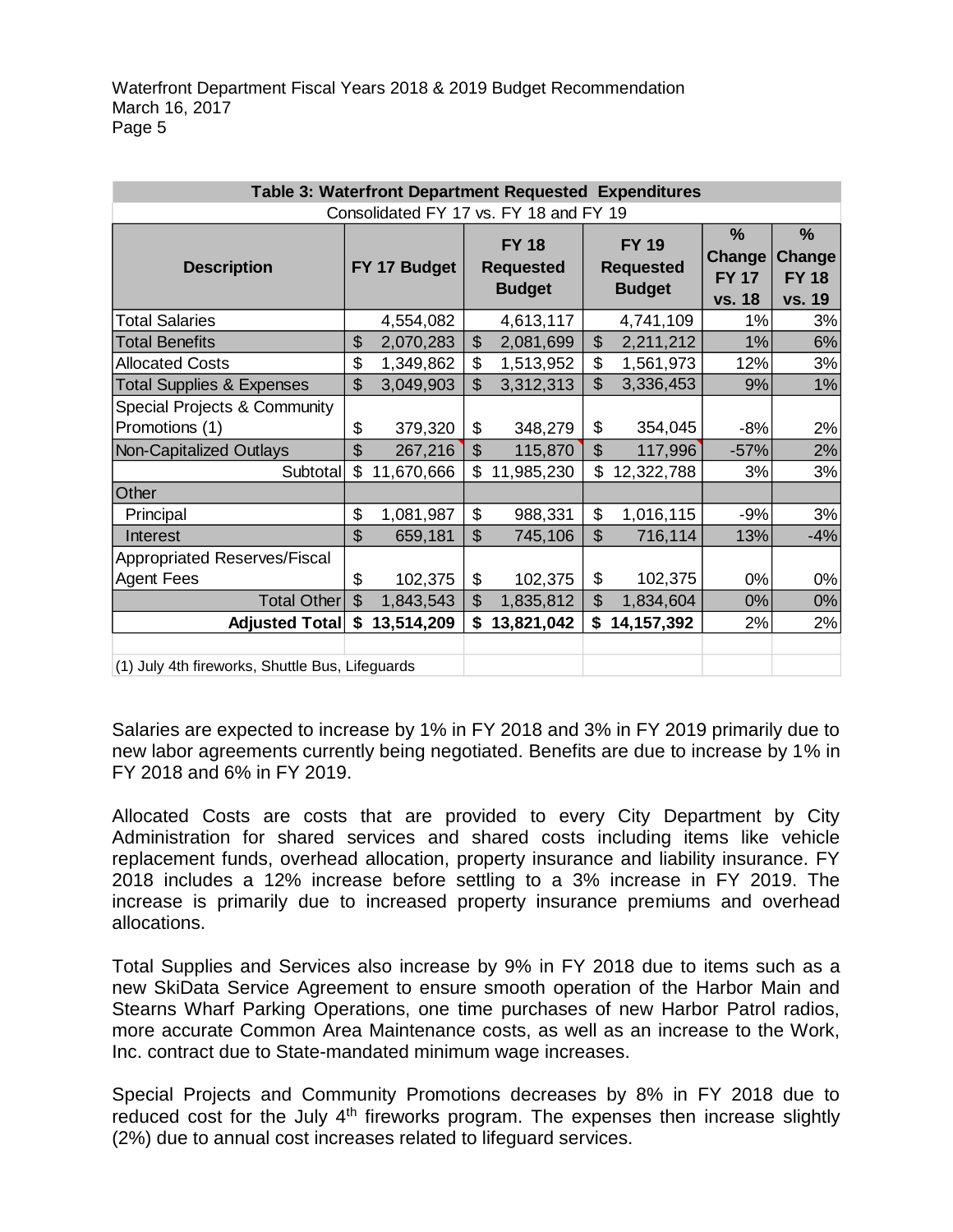Non-Capitalized outlays are proposed to decrease significantly in FY 2018 due to onetime purchases made in FY 2017 for much-needed equipment in Harbor Patrol including new firearms and new Self-Contained Breathing Apparatus (SCBA) to be in compliance with City Fire Department standards and new security cameras and servers in the Stearns Wharf Kiosk and Harbor Main Kiosk.

Principal decreases by 9% in FY 2018 and then increases slightly in FY 2019. Interest jumps up by 13% in FY 2018 before being reduced by 4% in FY 2019.

Appropriated Reserves and Fiscal Agent fees are expected to remain constant for FY 2018 and FY 2019.

#### **Six-Year Cash Flow Model**

As part of the budget presentation, staff will discuss the six-year cash flow model including operating revenues vs. operating expenses, projected debt coverage ratios, and reserve fund balances.

#### **Budget Schedule**

The City's proposed budget will be presented to the City Council on April 18, 2017. Following that meeting, each department will present its budget, including proposed fee changes, to the City Council on specified dates. The Waterfront Department will present its proposed budget to City Council on May 24, 2017. On a date yet to be determined, the Waterfront Department will also be presenting the proposed fee changes to the City's Finance Committee. The City's entire budget package is scheduled for final consideration by the City Council on Tuesday, June 20, 2017.

#### **SUMMARY:**

The Harbor Commission's advisory role on the Waterfront Department budget development process is very important and is mandated in the City Charter. Staff requests that the Commission consider the information, analysis, and recommendations submitted and be prepared to both discuss and make recommendations at the March 16, 2017, meeting. The Harbor Commission's recommendations will then be forwarded to City Council for consideration.

Attachment: Fiscal Year 2018 and 2019 Capital Program

Prepared by: Brian Bosse, Waterfront Business Manager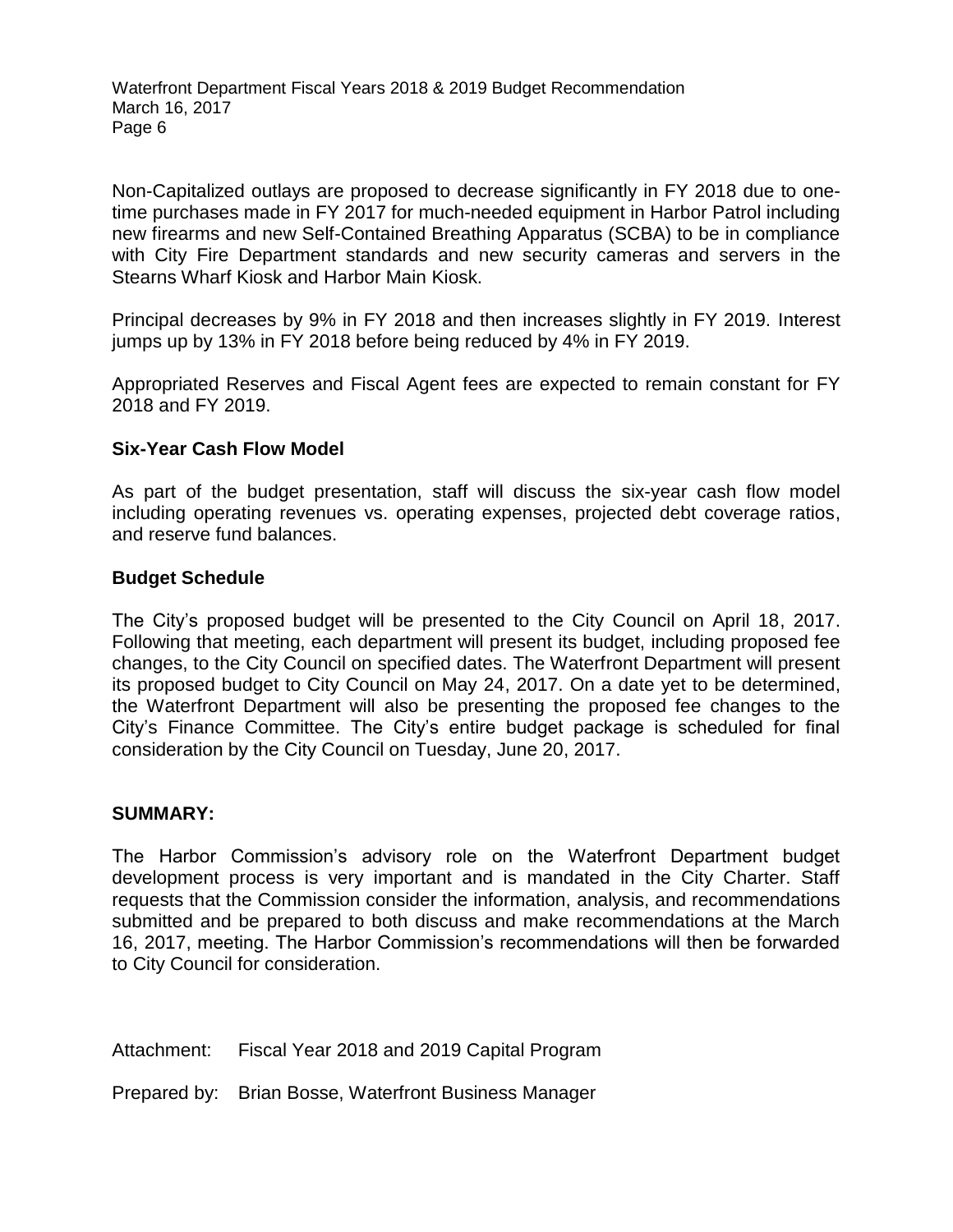# **Proposed Capital Program for FY 2018**

The Department is prepared to proceed with the following capital projects in FY 2018 and plans on using \$3,013,376 in Harbor Preservation Funds and \$894,781 in Waterfront Fund operating revenues to fund the projects.

| Table 4: Waterfront Capital Program FY 2018                                                                                                                                                                                                                                                                                                                                                                                                                                                                                                                                                                                                                                                                                                                                                                                                                               |              |             |
|---------------------------------------------------------------------------------------------------------------------------------------------------------------------------------------------------------------------------------------------------------------------------------------------------------------------------------------------------------------------------------------------------------------------------------------------------------------------------------------------------------------------------------------------------------------------------------------------------------------------------------------------------------------------------------------------------------------------------------------------------------------------------------------------------------------------------------------------------------------------------|--------------|-------------|
|                                                                                                                                                                                                                                                                                                                                                                                                                                                                                                                                                                                                                                                                                                                                                                                                                                                                           |              | FY 2018     |
|                                                                                                                                                                                                                                                                                                                                                                                                                                                                                                                                                                                                                                                                                                                                                                                                                                                                           | Project      |             |
| Marina One Replacement Project                                                                                                                                                                                                                                                                                                                                                                                                                                                                                                                                                                                                                                                                                                                                                                                                                                            |              | \$1,912,200 |
| <b>Stearns Wharf Waterline Replacement</b>                                                                                                                                                                                                                                                                                                                                                                                                                                                                                                                                                                                                                                                                                                                                                                                                                                |              | \$350,000   |
| Marina Renovation Program                                                                                                                                                                                                                                                                                                                                                                                                                                                                                                                                                                                                                                                                                                                                                                                                                                                 |              | \$250,000   |
| Parking Infrastructure Improvements                                                                                                                                                                                                                                                                                                                                                                                                                                                                                                                                                                                                                                                                                                                                                                                                                                       |              | \$240,000   |
| <b>Repower Harbor Patrol Vessels</b>                                                                                                                                                                                                                                                                                                                                                                                                                                                                                                                                                                                                                                                                                                                                                                                                                                      |              | \$200,000   |
| Seawall Guardrail Upgrade & Cobble Removal                                                                                                                                                                                                                                                                                                                                                                                                                                                                                                                                                                                                                                                                                                                                                                                                                                |              | \$170,000   |
| Marina Two Restroom ADA Remodel*                                                                                                                                                                                                                                                                                                                                                                                                                                                                                                                                                                                                                                                                                                                                                                                                                                          |              | \$150,000   |
| Parking Lot Maintenance Program                                                                                                                                                                                                                                                                                                                                                                                                                                                                                                                                                                                                                                                                                                                                                                                                                                           |              | \$110,000   |
| <b>Stearns Wharf Guardrail</b>                                                                                                                                                                                                                                                                                                                                                                                                                                                                                                                                                                                                                                                                                                                                                                                                                                            |              | \$101,000   |
|                                                                                                                                                                                                                                                                                                                                                                                                                                                                                                                                                                                                                                                                                                                                                                                                                                                                           | <b>Total</b> | \$3,908,200 |
| <b>Capital Outlay Transfer</b>                                                                                                                                                                                                                                                                                                                                                                                                                                                                                                                                                                                                                                                                                                                                                                                                                                            |              | \$3,908,200 |
| * Additional Funds Required for FY 17 approved                                                                                                                                                                                                                                                                                                                                                                                                                                                                                                                                                                                                                                                                                                                                                                                                                            |              |             |
| project                                                                                                                                                                                                                                                                                                                                                                                                                                                                                                                                                                                                                                                                                                                                                                                                                                                                   |              |             |
|                                                                                                                                                                                                                                                                                                                                                                                                                                                                                                                                                                                                                                                                                                                                                                                                                                                                           | <b>Total</b> | \$3,908,200 |
| <b>Capital Outlay Transfer</b>                                                                                                                                                                                                                                                                                                                                                                                                                                                                                                                                                                                                                                                                                                                                                                                                                                            |              | \$3,908,200 |
| from the California Division of Boating and Waterways (DBW) loan for the cons<br>Phase 8: A, B, C, and D fingers. Instead, the project will be funded from a com<br>operating revenues and Harbor Preservation Fund reserves.<br>Existing projects that will continue in FY 2018 include: The Stearns Wharf Hea<br>and Pile Replacement Program (\$425,000); Marina Renovation Program whic<br>the replacement of dock fingers in Marina 4 and new dock boxes and power<br>Marina 2; The expansion of the Luke Pay and Display Parking System into th<br>Street Parking Lot, Chase Palm Parking Lot, and Cabrillo East and West Parki<br>well as new security cameras in the parking kiosks (\$240,000); Repower of Ha<br>Boat #3; The Seawall Guardrail and Cobble Removal project will focus or<br>between Marina 4 and the Launch Ramp and removal of cobble along the |              |             |
| increase marina depth (\$170,000); Additional funds for the Marina Two Resti<br>Remodel Project; and, The Parking Lot Maintenance Program (\$110,000) wil<br>the Harbor West parking lot and the maintenance yard.<br>New projects in FY 2018 include the Stearns Wharf Waterline Replacement Pro<br>will replace the 4-inch and 6-inch laterals under the Wharf (\$350,000) and the i                                                                                                                                                                                                                                                                                                                                                                                                                                                                                    |              |             |
| of a guardrail at the seaward end of Stearns Wharf (\$101,000).                                                                                                                                                                                                                                                                                                                                                                                                                                                                                                                                                                                                                                                                                                                                                                                                           |              |             |

The Department's capital program is focused on improving the Waterfront area for locals and visitors while at the same time maintaining and improving the working harbor for many years to come. The Department is planning to not draw down any additional funds from the California Division of Boating and Waterways (DBW) loan for the construction of Phase 8: A, B, C, and D fingers. Instead, the project will be funded from a combination of operating revenues and Harbor Preservation Fund reserves.

Existing projects that will continue in FY 2018 include: The Stearns Wharf Heavy Timber and Pile Replacement Program (\$425,000); Marina Renovation Program which includes the replacement of dock fingers in Marina 4 and new dock boxes and power centers in Marina 2; The expansion of the Luke Pay and Display Parking System into the Garden Street Parking Lot, Chase Palm Parking Lot, and Cabrillo East and West Parking Lots as well as new security cameras in the parking kiosks (\$240,000); Repower of Harbor Patrol Boat #3; The Seawall Guardrail and Cobble Removal project will focus on the area between Marina 4 and the Launch Ramp and removal of cobble along the seawall to increase marina depth (\$170,000); Additional funds for the Marina Two Restroom ADA Remodel Project; and, The Parking Lot Maintenance Program (\$110,000) will focus on the Harbor West parking lot and the maintenance yard.

New projects in FY 2018 include the Stearns Wharf Waterline Replacement Project which will replace the 4-inch and 6-inch laterals under the Wharf (\$350,000) and the installation